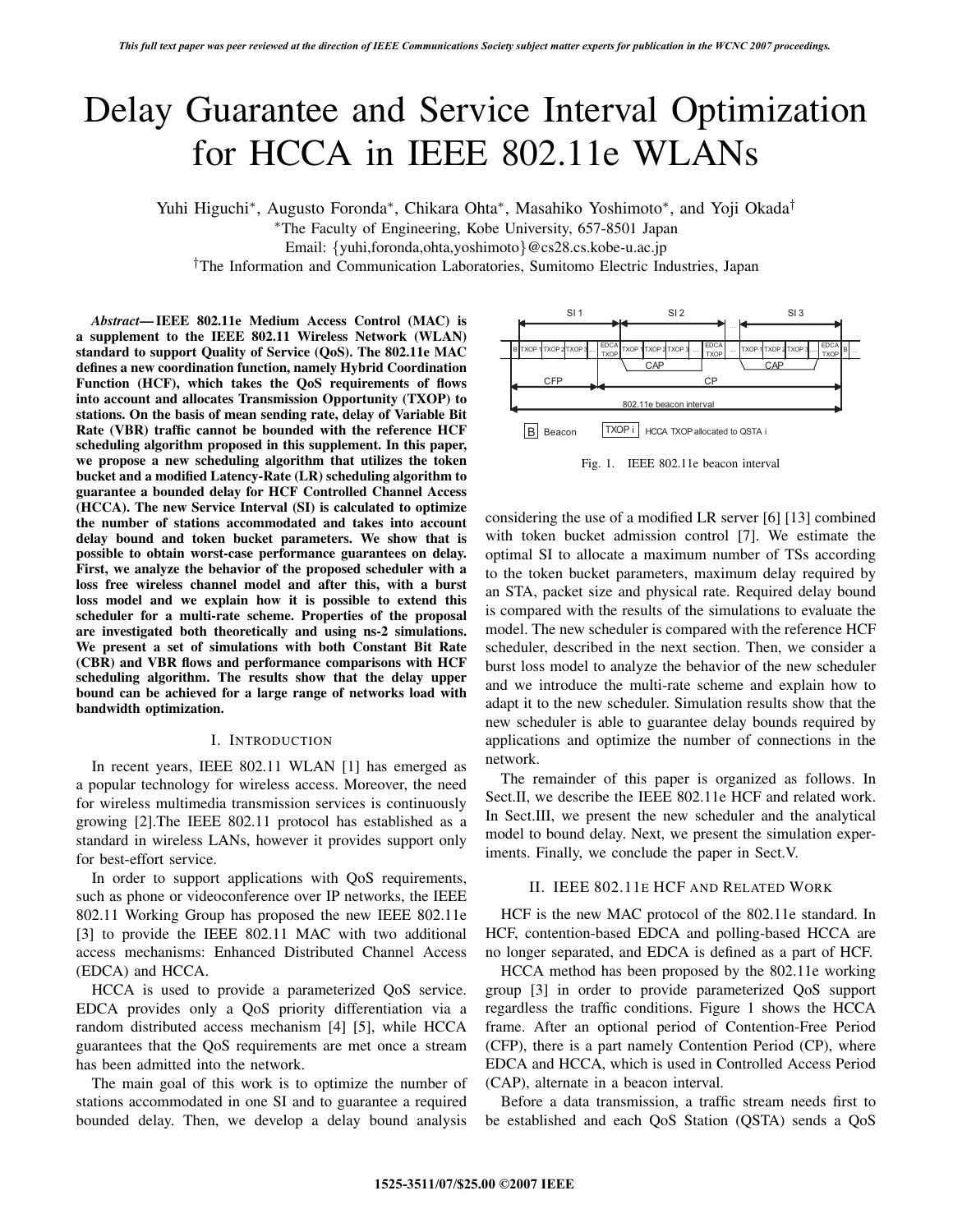request frame containing the corresponding Traffic Specification (TSPEC) to the QAP. TSPEC contains application mean data rate, MSDU size, maximum SI, delay bound, token bucket size, token bucket rate and others parameters. Upon receiving all the requests, the QAP determines the minimum value of all SIs required by the different traffics which apply for HCCA. Then it chooses the highest sub-multiple of the superframe duration (duration between two beacons), which is the minimum of all the SIs.

However, HCF reference scheduler only specifies application mean data rate, MSDU size and maximum SI and thus, the scheduler with these parameters, calculates the number of packets arriving in the traffic stream during selected SI and computes the allocated  $TXOP_i$  for each traffic stream *i* as shown in  $(1)$  and  $(2)$ :

$$
N_i = \lceil \frac{\lambda_i S I}{L_i} \rceil,\tag{1}
$$

$$
TXOP_i = \max(\frac{N_i L_i}{R} + O, \frac{M_i}{R} + O),\tag{2}
$$

where  $\lambda_i$  is the mean application data rate,  $L_i$  is the nominal MSDU size from TSPEC, *SI* is the service interval, *R* is the physical transmission rate, M*<sup>i</sup>* is the maximum MSDU size and *O* is the overhead in time units.

An admission control algorithm is also suggested in the HCF algorithm. The admission control admits a stream if it satisfies the following inequality:

$$
\frac{TXOP_{k+1}}{SI} + \sum_{i=1}^{k} \frac{TXOP_i}{SI} \le \frac{T - T_{\rm CP}}{T},\tag{3}
$$

where  $k$  is the number of existing streams and  $k+1$  is used as the index for the newly arriving stream. *T* indicates the beacon interval and  $T_{\rm CP}$  is the time used for EDCA access.

It is shown in [8] that the HCF scheduling algorithm is only efficient for flows with CBR characteristics. Several real time applications, such as VBR video traffic have small variations in their packet sizes or sending rates. Reference HCF scheduler may be efficient to bound delay if TXOPs are allocated according to the maximum sending rate of a VBR flow but, in this case, few flows can be accepted in HCCA. Thus, they proposed a new HCF scheduling algorithm, Fair HCF Scheduling (FHCF) algorithm for 802.11e WLAN, which aims to be efficient for both CBR and VBR flows. However, FHCF cannot provide a bounded delay for these flows or estimate an optimal TXOP to allocate more stations.

Other related works [9]-[12] as well as above try to guarantee certain level of QoS to the input traffic. However, they do not analyze how to optimize the bandwidth in the wireless network. Therefore, the proposed scheduler is the first to provide a delay bound and bandwidth optimization for HCCA in IEEE 802.11e wireless network. We focus our schedule in the uplink, that means the direction of transmission is from QSTA to QAP. This is the same approach followed by all the related works.



Fig. 2. Wireless network with our proposed scheduler

In this work, we perform all the simulations with one physical rate. However, in Sect.V we explain how it is easy to extend the proposed scheduler to run with different physical rate. Then, we provide below the necessary information to understand how IEEE 802.11 works with variable physical rate.

## III. NEW SCHEDULER DESCRIPTION

Our proposed scheduler is based on a modified LR scheduler and the token bucket algorithm. Figure 2 illustrates a wireless network with our proposed scheduling algorithm.

Incoming traffic from session  $i$  ( $i = 1,...,N$ ) passes through a token bucket admission control inside the user terminal and if  $A_i(t)$  is the amount of session *i* flow that leaves the token bucket and enters the network in the time  $t$ , then  $A_i(t)$  is bounded by the bucket size  $\sigma_i$  and bucket rate  $\rho_i$  (see Fig. 3). The token bucket for session *i* control arriving packets as follows. Upon arrival, a packet will be send out with the token bucket size decreased by the packet size in bytes provided there are enough tokens for the packet. Otherwise, the packet will be dropped. In our model, we consider for each packet some specific overhead of HCCA method. Then, the token bucket size will be decreased by the packet size and the overhead, which we will show below.

Application using session *i* declares the maximum packet size  $L_{\text{max},i}$  and maximum required allowable delay  $D_{\text{max},i}$  as well. Then the packet is queued in the station until it accesses the wireless medium and transmits. These parameters are used by the scheduler in the QAP to calculate the server rate for each session to guarantee the required delay and optimize the number of stations in the network.

Queueing delay is measured from when a packet is received and queued in the station until it accesses the wireless medium and transmits. This delay depends on the allocated server rate by the scheduler used in the network. For example, reference scheduler allocates server rate based on application mean rate. However, a VBR application has burst period with higher sending rate and some packets may be not transmitted in the current TXOP and both queue length and delay may increase.

In our scheduler, queueing delay depends on the token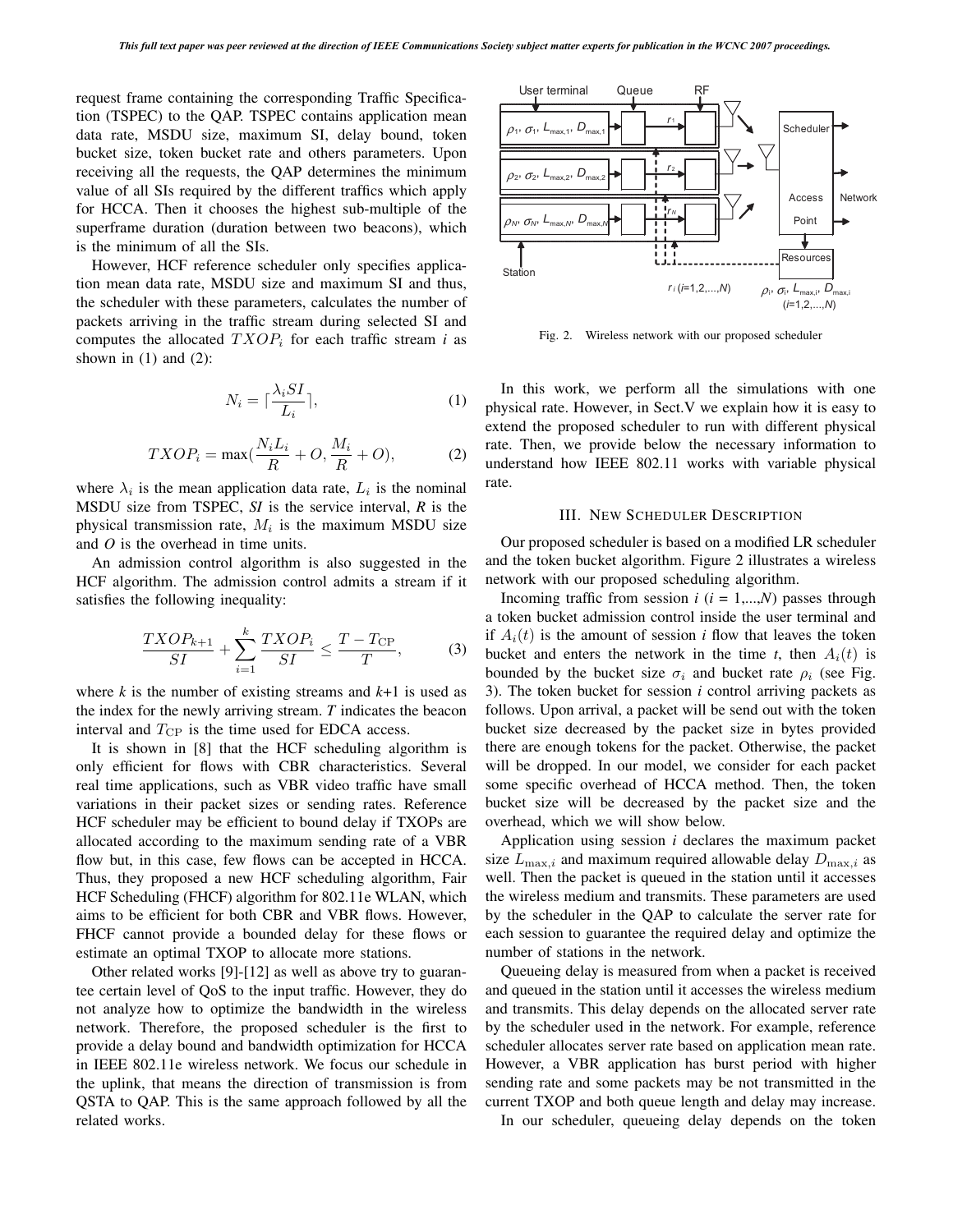

Fig. 3. Maximum delay *D<sup>i</sup>*



Fig. 4. Latency with new scheduler

bucket parameters and the network latency. In [13] and [14], it is shown that if the input traffic  $A_i(t)$  is shaped by

$$
A_i(t) \le \sigma_i + \rho_i(t), \tag{4}
$$

and the scheduler allocates a server rate r*i*, then an LR scheduler can provide a maximum delay D*<sup>i</sup>* bounded by

$$
D_i \le \frac{\sigma_i}{r_i} + \theta_i - \frac{L_{\text{max},i}}{r_i},\tag{5}
$$

where  $r_i$  is the server rate,  $L_{\text{max},i}$  is the maximum packet size,  $\sigma_i$  is the token bucket size and  $\theta_i$  is the scheduler latency. Then, LR scheduler with token bucket provides a bounded delay because the traffic is bounded between two slopes depicted in Fig. 3 and estimated by (5). And the upper bound delay should be smaller or equal to the maximum required allowable delay:

$$
\frac{\sigma_i}{r_i} + \theta_i - \frac{L_{\text{max},i}}{r_i} \le D_{\text{max},i}.\tag{6}
$$

Our proposed scheduler modifies (5) to adapt to 802.11e wireless network depicted in Fig. 2. The latency of the scheduler may be seen as the worst-case delay. In the proposed scheduler, latency is an SI period and the time to transmit a maximum packet size (see Fig. 4). Our scheduler does not wait until the end of a TXOP to release the QSTA if there are no packets to be transmitted. This way, EDCA mechanism can transmit packets in this idle period of time and the network utilization increases. Figure 4 shows an SI with two TXOPs. In the first TXOP1 one packet is transmitted and then the



Fig. 5. Overhead for each TXOP

station releases the TXOP sending a QoS Null frame to QAP because there are no more packets to be transmitted. When QAP receives a QoS Null frame, it can distribute the rest of the TXOP1 for EDCA scheme. In the first TXOP2, the station immediately releases the TXOP because there are no packets to be transmitted and the procedure is the same. The first packet arriving just after the released TXOP must wait for the next SI. Therefore, considering transmission delay for the first packet, the scheduler latency is

$$
\theta_i = SI + \frac{L_{\text{max},i}}{R},\tag{7}
$$

where  $R$  is the outgoing link capacity. Now, it is necessary to consider the overhead for each packet that enters in the network. The overhead calculated for each packet should consider SIFS waiting time (twice), Ack packet length and MAC header length (see Fig. 5). The total overhead is

$$
(2TSIFS)R + \text{ack_size} + \text{mac_hieder.} \tag{8}
$$

Then the maximum packet size and token bucket size are adjusted to consider this overhead. In our scheme, when a packet passes through the token bucket, the removed token is equal to a packet length plus the overhead in (8).

And it is also necessary to consider one CF-Poll packet and one PIFS waiting time for each TXOP (see Fig. 5):

$$
\Delta = T_{\text{CFPoll}} + T_{\text{PIFS}}.\tag{9}
$$

Server rate to schedule a TXOP from session *i* is r*i*. However, the total allocated server rate  $r_i'$  to schedule not only the TXOP, but also the overhead in (9) is  $(r_i + \Delta R/SI)$ . Then, from (5) and (7) to (9), the maximum delay with the new scheduler is bounded by

$$
D_i \le \frac{(\sigma_i' - L'_{\text{max},i})SI}{r_i'SI - \Delta R + L'_{\text{max},i}} + SI + \frac{L'_{\text{max},i}}{R},\qquad(10)
$$

where  $L'_{\text{max},i}$  is the  $L_{\text{max},i}$  with the overhead in (8) and  $\sigma'_{i}$  is the token bucket size with the same overhead. Due to space limitations, we omit the step to obtain (10).

And the delay constraint condition of the scheduler is

$$
\frac{(\sigma_i' - L'_{\text{max},i})SI}{r_i'SI - \Delta R + L'_{\text{max},i}} + SI + \frac{L'_{\text{max},i}}{R} \le D_{\text{max},i},\qquad(11)
$$

where physical rate, maximum packet size and token bucket size are parameters declared by the application. However, SI and total allocated server rate are parameters that must be calculated to satisfy (11). Equation (12) is the second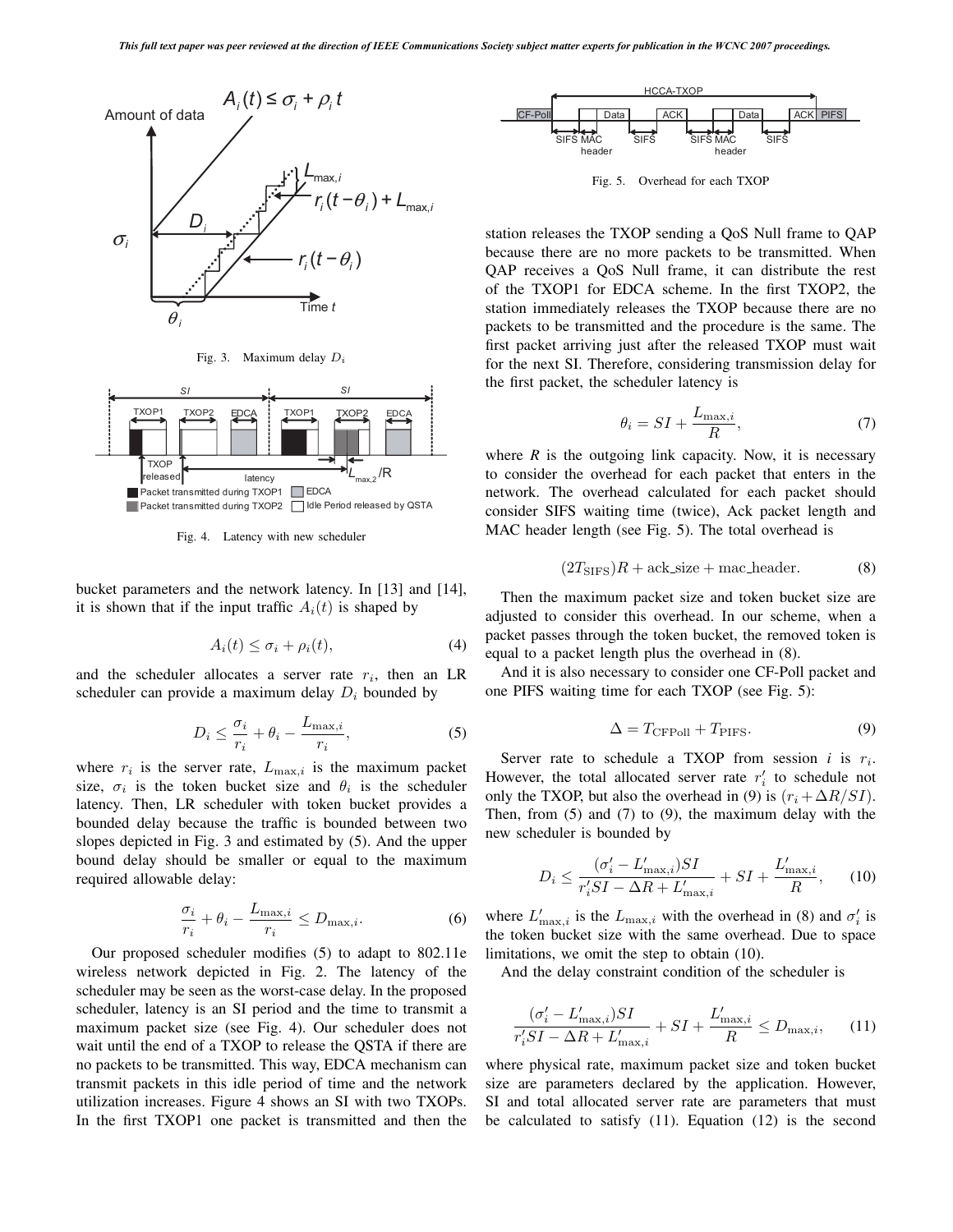constraint condition to calculate SI and server rate. The token bucket rate plus the rate to transmit the overhead (CF-Poll and PIFS) and a maximum packet size must be smaller than the server rate to bound delay. Then this second constraint condition is

$$
\rho_i - r_i' + \frac{\Delta R + L'_{\text{max},i}}{SI} \le 0. \tag{12}
$$

Reference scheduler does not provide any mechanism to estimate SI to bound delay or to maximize the number of stations, because each application requires an SI without any of these criterias to be used in (1) to calculate each TXOP. However, SI estimation is important because there is a tradeoff between a small and a large SI. Small SI reduces maximum delay, however overhead increases in the same time. On the other hand, for large SI, overhead decreases, but delay increases. Therefore, we need to calculate the optimal SI to allocate the maximum number of TXOP under these two above constraint conditions. The maximum number of TXOPs is achieved when the server rate for each station is the minimum to guarantee the delay bound. Then, we need to find the minimum for the following function:

$$
f(SI) = \frac{\sum_{i=1}^{n} TXOP_i}{SI} \to \text{min.}
$$
 (13)

Different optimization techniques can be used to solve this problem, for example, Sequential Quadratic Programming. Then with the optimal SI, we have the minimum server rate for each flow to bound delay and the TXOP for each flow can be calculated using (1) and (2) adjusted to our scheduled. Application rate  $\lambda$  is replaced by total allocated server rate  $r_i'$ calculated with our method and we should not consider  $\Delta$ , then the new TXOP is

$$
TXOP_i = \frac{r_i'SI}{R} - \Delta.
$$
 (14)

SI and TXOP estimation are performed again if new stations wants to access QAP, stations leave the network or if same station changes its TSPEC requirements.

This analytical model considers only one physical rate. However, it is possible to extend this analyze to consider variable physical rate and we will explain how to do this in Sect.V.

#### IV. PERFORMANCE EVALUATION

Several simulation experiments have been carried out to evaluate the performance of the proposed scheduler and to validated the analytical model. The proposed scheme was implemented using ns-2 simulator [15] and our implementation is based on Stanford's NS-2 of EDCF/HCF [16]. In this paper, we only consider HCCA traffic, then if a QSTA wants to send a flow, it will use the HCCA. The HCCA duration limit is 490ms and the Beacon period is 500ms. The topology used in the simulation has one QAP and 18 nodes with only one traffic per node and the destination of all the flows is the QAP. In this topology, 6 QSTAs send CBR on-off audio traffic

TABLE I DESCRIPTION OF THE DIFFERENT TRAFFICS

|                     |             | Arrival | Packet  | Sending       |  |
|---------------------|-------------|---------|---------|---------------|--|
| Node                | Application | Period  | size    | rate          |  |
|                     |             | (ms)    | (max)   | (kb/s)        |  |
|                     |             |         | (bytes) | (mean)        |  |
| 1→6                 | Audio       | 47      | 160     | 64            |  |
| $7 \rightarrow 12$  | VBR video   | 26      | 1024    | $\approx 200$ |  |
| $13 \rightarrow 18$ | MPEG4 Video |         | 800     | 3200          |  |

TABLE II PHY AND MAC PARAMETERS

| <b>SIFS</b>        | $16\mu s$            |
|--------------------|----------------------|
| <b>DIFS</b>        | $\overline{34\mu s}$ |
| <b>PIFS</b>        | $\overline{25\mu s}$ |
| CF-Poll            | 56 bytes             |
| <b>ACK</b> size    | 14 bytes             |
| PHY rate           | 36Mb/s               |
| Minimum bandwidth  | 6Mb/s                |
| Slot time          | $9\mu s$             |
| $CCA$ time         | $4\mu s$             |
| <b>MAC</b> header  | 38 bytes             |
| PLCP header length | 4 bits               |
| Preamble length    | $\overline{20}$ bits |

(64kb/s), 6 QSTAs send a CBR MPEG4 video traffic (3.2Mb/s) and 6 QSTAs send a VBR video traffic. Table I summarizes the different traffics used for this simulation. PHY and MAC parameters used in the simulations are summarized in Table II.

Now, we compare the behavior of the reference HCF scheduler and the new scheduler. First, the token bucket parameters are estimated according to the input traffic characteristics and they are depicted in Table III. Note that the sender's traffic has to be known a priori. Given token bucket parameters, application can generate traffic to satisfy such parameters. In our simulations, however, we estimate token parameters to realize lossfree from given traffic. First, choose token bucket size and token bucket rate much larger than maximum packet size and mean application rate. After this, decrease the token bucket size until the token bucket start to drop packets. Then, decrease the token bucket rate until the token bucket start to drop packets. These are the minimum token bucket parameters because there are no dropped packets in the token bucket.

Then, the optimal SI is estimated according to the token bucket parameters, maximum required allowable delay, physical rate and maximum packet size length. Figure 6 shows the minimum for function (13) with different SIs. Value one means that TXOPs for all the stations (18) are allocated in exactly one SI and the maximum number of TXOPs that can be allocated is achieved when SI is 19ms for target delay of 40ms for each flow. With this optimal SI, all the stations are allocated in 0.81 SI and there is some idle SI, that can be allocated to EDCA scheme.

CBR MPEG4 traffic throughput is constant (3.2Mb/s) for both schedulers and to simplify curves and to compare the different schedulers, only one curve of VBR flow and audio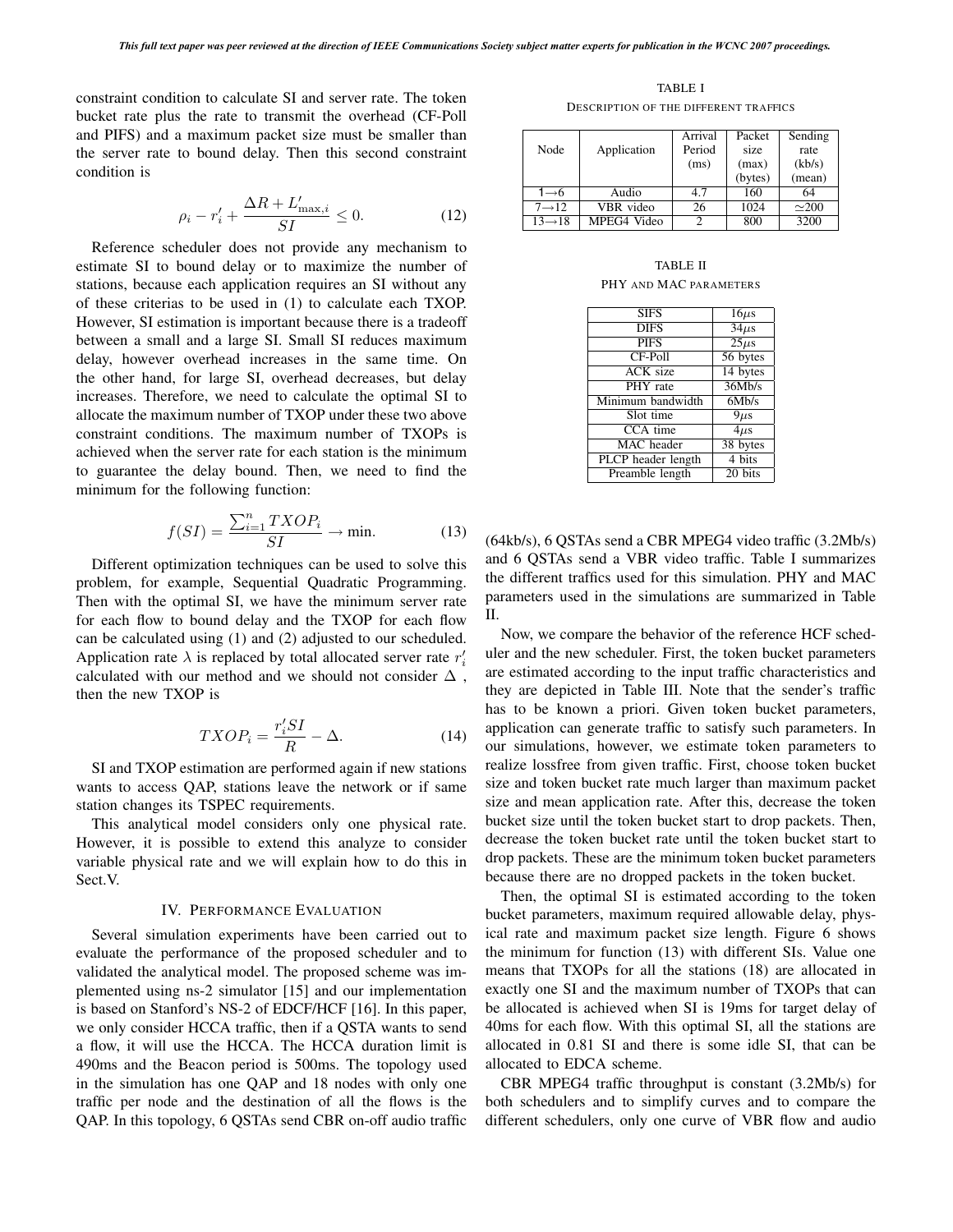TABLE III

TOKEN BUCKET PARAMETERS

|                  | Audio | VBR   | <b>CBR</b> |
|------------------|-------|-------|------------|
|                  |       | video | MPEG4      |
| Token Size(bits) | 3000  | 18000 | 10000      |
| Token Rate(kb/s) | 64    | 500   | 4100       |







Fig. 7. Throughput versus time with reference scheduler



Fig. 8. Throughput versus time with new scheduler

flow is shown on Figs. 7 and 8.

Curves on Figs. 7 and 8 show that the audio throughput is the same for both schedulers, because there are no burst in this traffic. For VBR flows, the reference scheduler allocates bandwidth to the station according to the mean application rate (200kb/s), then some packets are dropped and the delay requirement cannot be satisfied when the application rate is higher than 200kb/s, for example, in Fig. 8, there is a burst between 5s and 10s and peak rate is 500kb/s. And since the proposed scheduler allocates bandwidth to guarantee delay bound, all the packets are successfully delivered.

Table IV shows the number of dropped packets by the HCF scheduler and the proposed scheduler. Even as the queue size is 50 packets, reference HCF scheduler drops 513 VBR

TABLE IV

NUMBER OF DROPPED PACKETS

|                     | Audio | VBR   | CBR   |  |
|---------------------|-------|-------|-------|--|
|                     |       | video | MPEG4 |  |
| Reference Scheduler |       | 513   |       |  |
| New Scheduler       |       |       |       |  |



Fig. 9. Mean rate allocation : maximum delay for each flow with HCF reference scheduler



Fig. 10. Peak rate allocation : maximum delay for each flow with new scheduler and reference scheduler with different TSPEC (SI=40ms)

packets because the TXOP is estimated according to the mean application rate. However, VBR flow has a higher sending rate than the mean application rate (see Fig. 8) and it is not possible to transmit all packets during a TXOP. On the other hand, with the new scheduler, if token bucket allows the packets to enter in the queue, there are no dropped packets since allocated TXOPs to the different QSTAs are estimated to transmitt all the packets in the queue.

Figs. 9 and 10 represent the maximum delay for each station. For the proposed scheduler, all the flows have a maximum delay smaller than the target delay (40ms), because the server rate and the TXOP are calculated to bound delay. And the maximum delay of the VBR flows for reference HCF are uncontrolled because the queue lenghts are increasing during time (see Fig. 9). However, Fig. 10 shows that it is possible to guarantee delay with a different TSPEC for the reference scheduler if SI is equal to target delay and application peak rate is used instead of application mean rate. However, the maximum delay with new scheduler (around 20ms) is lower than the maximum delay with the reference scheduler (around 40ms).

In our scheduler, SI is estimated again if new stations enter(leave) the network or if some station requires a new TSPEC. Table V shows maximum required allowable delay